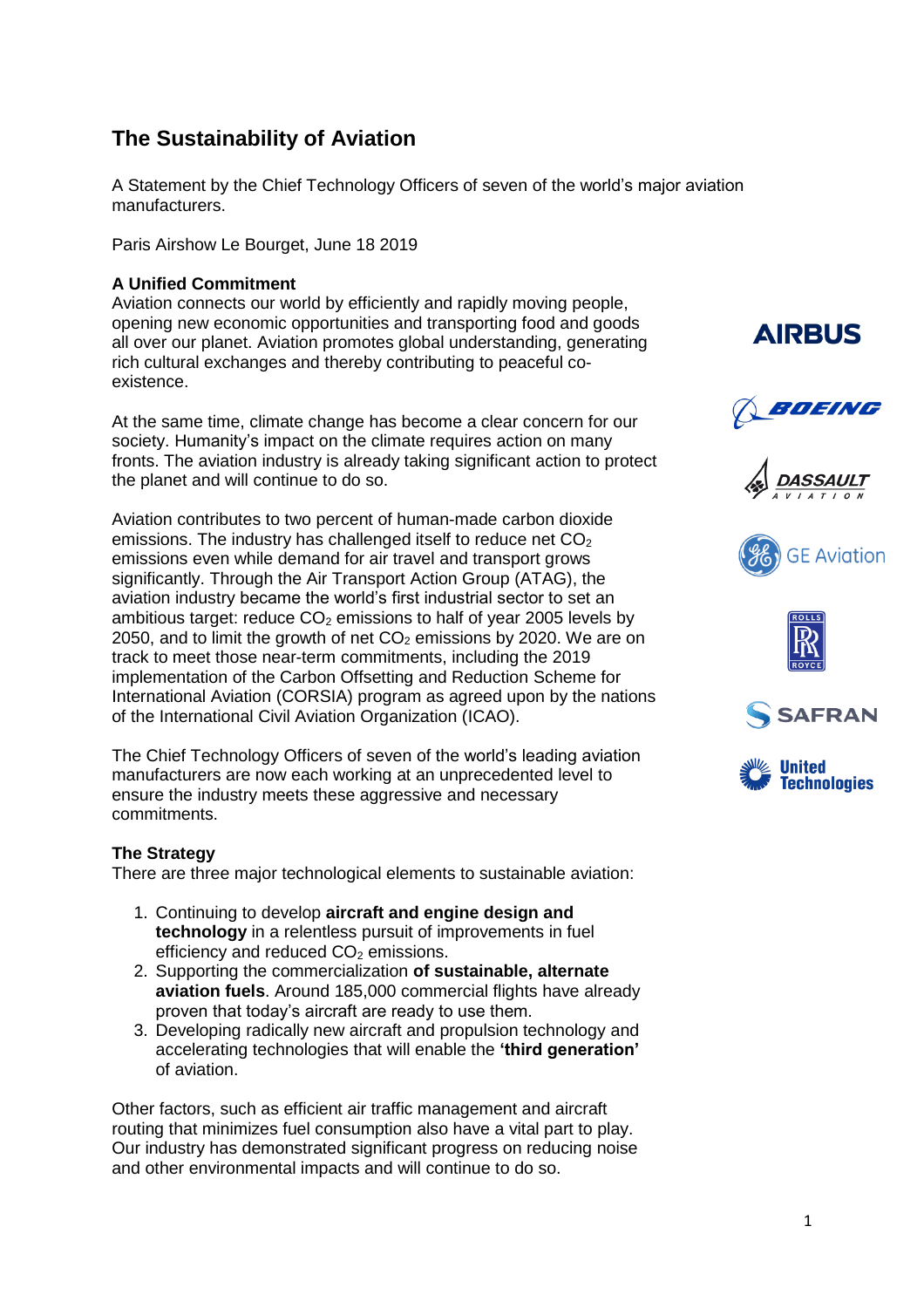## **Aircraft and Engine Design and Technology**

For the last 40 years, aircraft and engine technology has reduced  $CO<sub>2</sub>$  emissions by a yearly average of over one percent per passenger mile. This has been the result of significant R&D investments in materials, aerodynamic efficiency, digital design and manufacturing methods, turbomachinery developments and aircraft systems optimization.

For many years, through a variety of industry organizations and international bodies, the aviation community has voluntarily committed to meet a set of aggressive targets for enhanced airplane environmental performance. Targets set by the Advisory Council for Aeronautics Research in Europe call for a 75 percent reduction in  $CO<sub>2</sub>$ , a 90 percent drop in  $NO<sub>x</sub>$  and a 65 percent decrease in noise by 2050, compared with year 2000 levels.

To help achieve these aggressive goals, global agreements reached through ICAO call for a fuel-efficiency performance standard to be part of the certification process applied to every airplane.

We remain committed to improving existing aircraft and engine designs to continue the trajectory of improving efficiency as much as possible. Concurrently, we note the tremendous technological challenges ahead of us and the likely need to include more radical 'third generation' approaches.

### **Fostering the Energy Transition: Sustainable Aviation Fuels**

Aviation will continue to rely on liquid fuels as the fundamental energy source for larger and longer-range aircraft for the foreseeable future. Even under the most optimistic forecasts for electric-powered flight, regional and single-aisle commercial airplanes will remain operating in the global fleet with jet fuel for decades to come. Therefore, the development of Sustainable Aviation Fuels (SAFs) which use recycled rather than fossil-based carbon and meet strong, credible sustainability standards is an essential component of a sustainable future. Five pathways for production of SAFs have already been approved for use, with commercial scale production of one of these pathways already in place. We believe that accelerating production scale-up of all commercially viable pathways, while simultaneously developing additional lower cost pathways, is the key to success. This work is already underway at research institutions and within companies in various industrial sectors. What is needed is an expansion of government support for technology development, production facility investment, and fuel production incentives around the world.

We are fully supportive of any fuel, which is sustainable, scalable, and compatible with existing fuels. We will work closely with fuel producers, operators, airports, environmental organizations and government agencies to bring these fuels into widespread aviation use well ahead of 2050.

### **The Third Era of Aviation**

Aviation is at the dawn of its third major era, building on the foundation laid by the Wright brothers and the innovators of the Jet Age in the 1950s. Aviation's third era is enabled by advances in new architectures, advanced engine thermodynamic efficiencies, electric and hybrid-electric propulsion, digitization, artificial intelligence, materials and manufacturing. Larger aircraft will begin to benefit from novel designs that will further improve efficiency through management of aircraft drag and distributing propulsion in new ways. New materials will enable lighter aircraft, further improving efficiency.

We are excited by this third generation of aviation and, even though all of the represented companies have different approaches, we are all driven by the certainty of its contribution to the role of aviation in a sustainable future. We believe aviation is entering its most exciting era since the dawn of the Jet Age. This third era promises a transformative positive impact on lives around the globe — and we stand ready to make it a reality.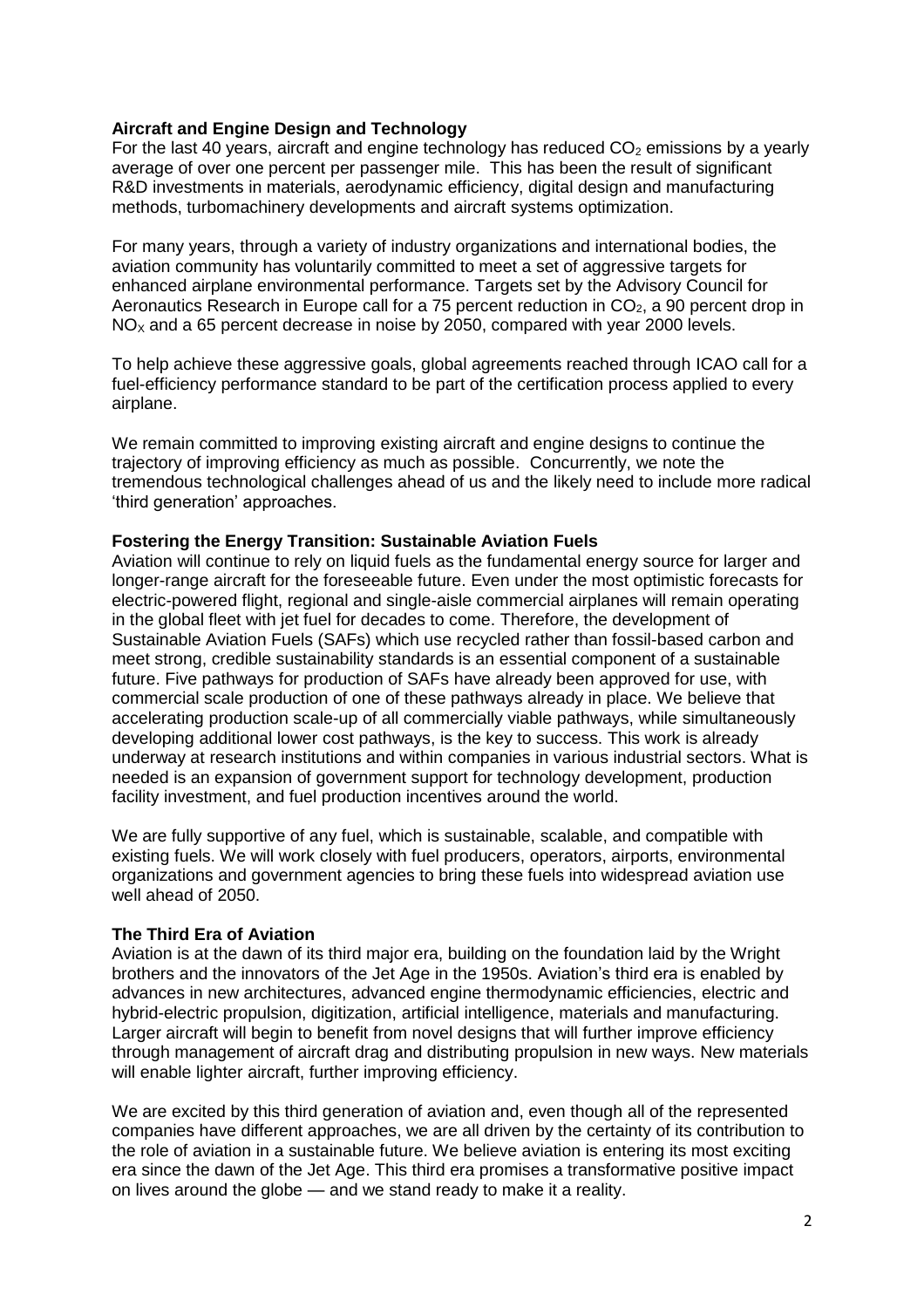#### **Call to Action: Let's Make This Future Together**

The future of aviation is bright. Yet, in addition to the significant efforts our sector is undertaking, we also depend on the coordinated support from policymakers, regulators and governments working together to achieve these goals.

There must be additional public and private commitment to establish a sound regulatory foundation to address the novel issues associated with emerging aviation technologies and to provide the necessary economic support for widespread SAFs commercialization. We envision broader, deeper and ongoing coordination through ICAO to facilitate unified approaches to regulation with established national and global regulatory and standardssetting bodies. These include the U.S. Federal Aviation Administration, the European Aviation Safety Agency, and the Civil Aviation Administration of China, Transport Canada, ANAC of Brazil and others.

As industry CTOs we are committed to driving the sustainability of aviation. We believe in this industry and its role in making our world a brighter and safer place. We also strongly believe we have an approach to make aviation sustainable and play an even bigger role in our global community.

### *[SIGNATORIES LISTED ALPHABETICALLY BY COMPANY]*

**Grazia Vittadini** Chief Technology Officer Airbus

**Greg Hyslop** Chief Technology Officer The Boeing Company

**Bruno Stoufflet** Chief Technology Officer Dassault Aviation

**Eric Ducharme**  Chief Engineer GE Aviation

**Paul Stein** Chief Technology Officer Rolls-Royce

**Stéphane Cueille**  Chief Technology Officer Safran

**Paul Eremenko**

Chief Technology Officer United Technologies Corporation